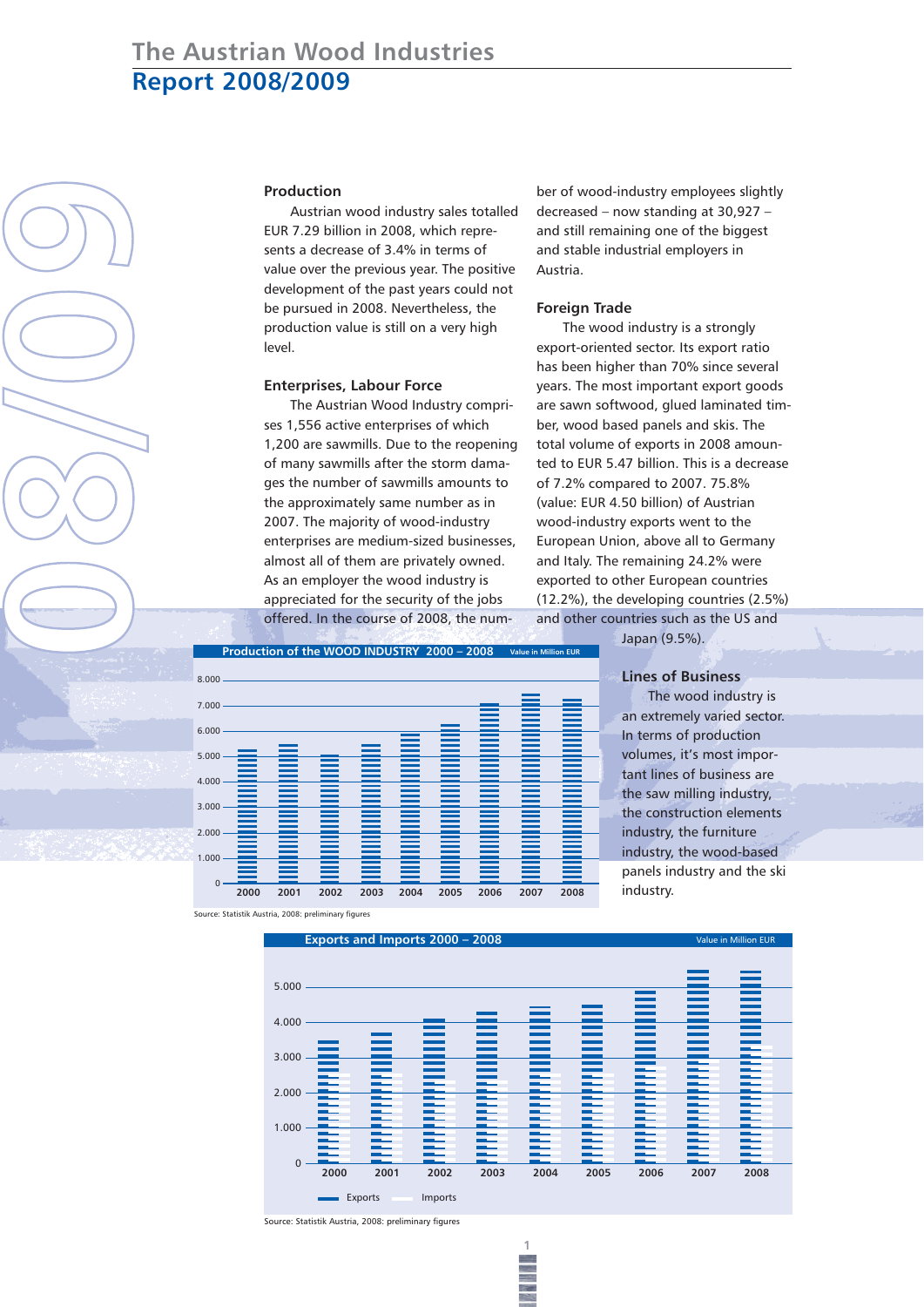# **Construction Elements Industry**

The total sales of the construction elements industry amounted to EUR 2.462 billion in 2008 which approximately corresponding to the amount in 2007. Within the construction-related sector, most of the individual lines of business have been performing well. The production of windows, the most important line of business, increased to EUR 401.7 million by 6.2% in 2008. The production of prefabricated wooden houses decreased by 1.6% (EUR 470.55 million in terms of value). The production of doors grew by 2.2% to EUR 235.65 million. Concerning the production of wood floorings, the production of plank floorings decreased by 7.4%. The production of parquet floorings decreased by 1% to EUR 207.88 million. Glued laminated timber elements continued their positive performance, growing by 1.1% to EUR 478.82 million in the year under review.

#### **Foreign Trade**

The increasing export figures for the windows sector in 2008 are very promising. With an increase of 16.2% in volume and a 17.3% increase in value they add up to EUR 71.47 million. Imports decreased 7.2% in volume but increased 3.7% in value, resulting in EUR 24.26 million in 2008.

The **doors** manufacturing sector reported an increase in exports and a decline in imports. Exports increased 0.8% in volume and 3.4% in value. The total value of exported doors in 2008 was EUR 29.53 million. Imports increased 6.2% in volume but decreased 8.7% in value, resulting in a total value of EUR 30 million (EUR 29.96 million) for imported doors.

**Wooden floor** exports showed a rather moderate development. Parquet exports decreased in volume (7.4%) as well as in value (7.9%) to EUR 233.1 million. Imports increased 12.0% in volume and 10.7% in value, resulting in a total of EUR 74.86 million.

**Laminated wooden panel** exports had a slight increase in volume (1.0%) but a stronger decrease in value (11.3%) to a total export value of EUR 300 million (EUR 299.54 million). Imports had a much better year with a 12% increase in volume and a 1.7% increase in value. The total value of imported laminated wooden panels in 2008 was EUR 23 million (EUR 23.17 million).

# **Furniture Industry**

According to Statistik Austria, the production volume was EUR 2.67 billion. This is a low value, compared to the total numbers from 2007 (EUR 3 billion) but the production data cannot be compared directly to the previous year as the composition of the product groups changed due to a new classification scheme of ÖNACE 2008 and the corresponding CPA 2008.

#### **Foreign Trade**

Parallel to the drop in production, the export business suffered a 2.5% decline with a value of EUR 1.55 billion. The reasons for this are developments on the international markets which showed a significant decrease in trading volume. Serious declines in the building industry as well as consumer reticence regarding furniture purchases were also important indicators for this negative development.

EU: EU exports decreased by 1.3% to EUR 1.21 billion. The most important export countries are Germany (+2.2%, EUR 596 billion) and Italy (-5.5%, EUR 168 billion). In the EU, the UK is the third biggest export market, but with a significant decline by 27.5% to EUR 62 billion,

| <b>Production of FURNITURE (Wood/Metal/Plastic)</b> | Value in EUR 1.000,- |
|-----------------------------------------------------|----------------------|
|                                                     | 2008                 |
| Seats and parts thereof; parts of furniture         | 945.032              |
| Office and shop furniture                           | 537.190              |
| Kitchen furniture                                   | 247.523              |
| <b>Mattresses</b>                                   | 112.315              |
| Other furniture                                     | 825.682              |
| Total                                               | 2.667.741            |

Source: Statistik Austria, 2008: preliminary figures

**2**

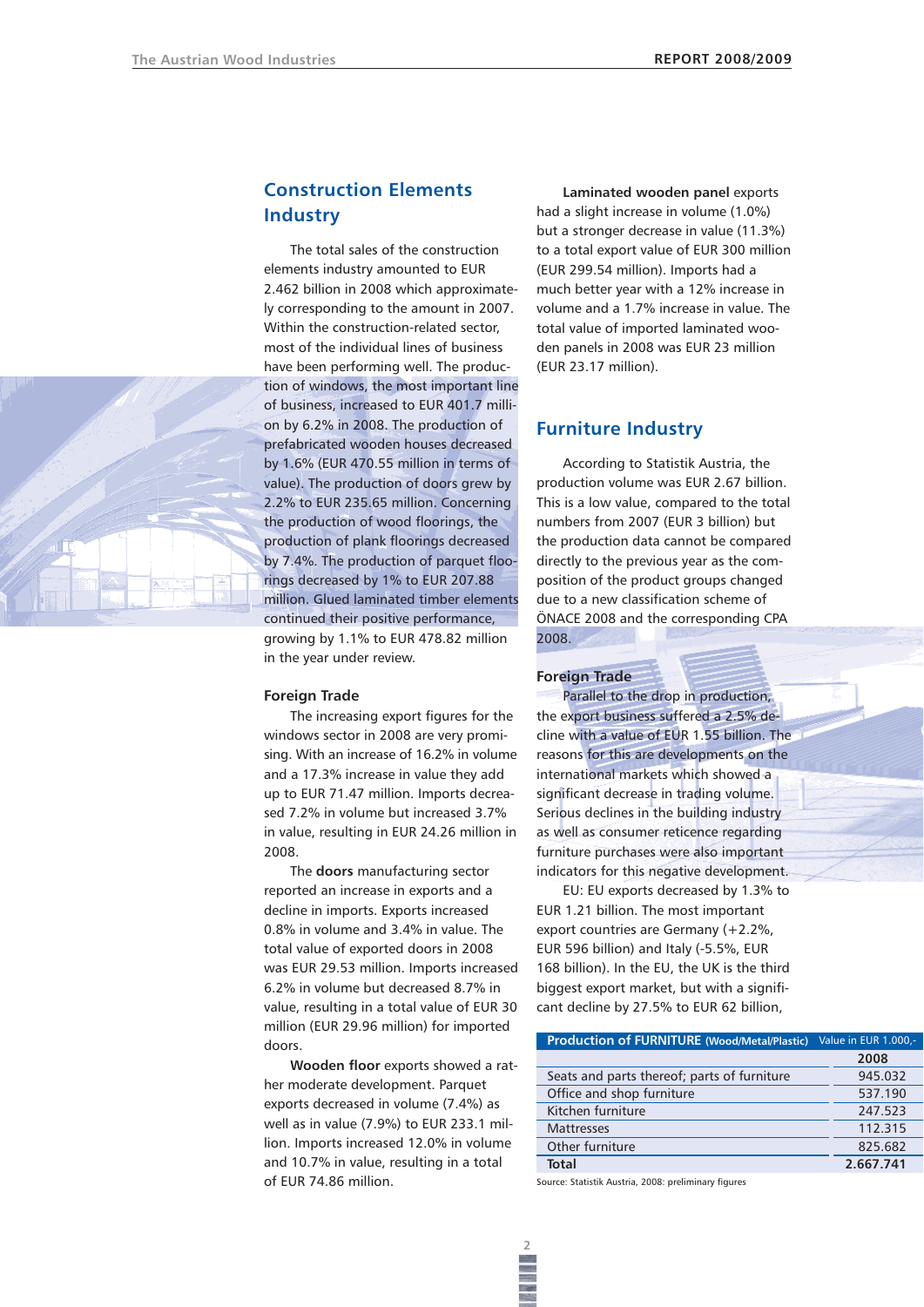especially in office furniture (metal furniture -7.2% and wooden furniture -41.9%).

As in 2007, furniture imports exceeded the exports. The total import volume was EUR 1.71 billion with a slight decrease in comparison to the previous year. From the EU: furniture imports decreased 1.0% to EUR 1.47 billion in 2008. The primary importer remains Germany with EUR 841 million (-0.1%). Germany is followed by Italy with EUR 147 million (-2.5%).

# **Wood-Based Panel Industry**

The wood-based panel industry reported a satisfying development by the 3rd quarter of 2008. The first signs of an economic slowdown became noticeable in the second half of 2008, mainly from construction sector. This economic slowdown became even more apparent in the 4th quarter.

The decline in turnover was significantly stronger than the decline in volume. The enormous pressure on pricing is an obvious sign for excessive amounts of products flooding the international markets. All market participants agree that the development in previous years was outstandingly positive, not only for the Austrian panel industry but also for the European panel industry. Capacity building and the resulting production quantities reached very high levels.

The current economic crisis and the resulting decline in the construction and furniture sectors have a significant impact on the panel industry, which cannot sustain the high levels of the last years.

However the competitiveness of the Austrian producers with their familybased ownership structure provides confidence that the panel industry will successfully overcome this difficult phase.

#### **Foreign Trade**

According to current figures, we can expect a very pleasant foreign trade surplus. Statistik Austria estimates a surplus of EUR 700 million from MDF

clamping plates and other fiberboards. This is obviously the result of the high performance and competitiveness of the Austrian producers. A high standard in production technology and decades of experience in product marketing are the basis for this success of the main plants in this predominantly international industry.

### **Solid wood panel**

Exports of solid wood panels in 2008 declined 4.56% in comparison to the previous year, resulting in a total of EUR 169.1 million. But also imports decreased 4.69% to EUR 111.8 million.

# **Saw Milling Industry**

The Austrian saw milling industry is a very big and important industry sector with approximately 1,200 enterprises and 10,000 employees. 65% of the total amount of sawn wood is produced by the 10 largest mills. The 40 biggest sawmills account for approximately 90% of the total production. The production of the Austrian saw milling industry in terms of value decreased by 6.7% to EUR 2.09 billion in 2008 (2007: EUR 2.24 billion). The total production in terms of volume decreased to 10.8 million m<sup>3</sup>  $(2007: 11.3$  million m<sup>3</sup>). The annual volume of timber delivered to Austrian saw



mills amounted to approximately 18 million m<sup>3</sup> of round wood, of which 5.05 million m<sup>3</sup> have been imported. The export rate reaches two thirds (Austria is

**3**